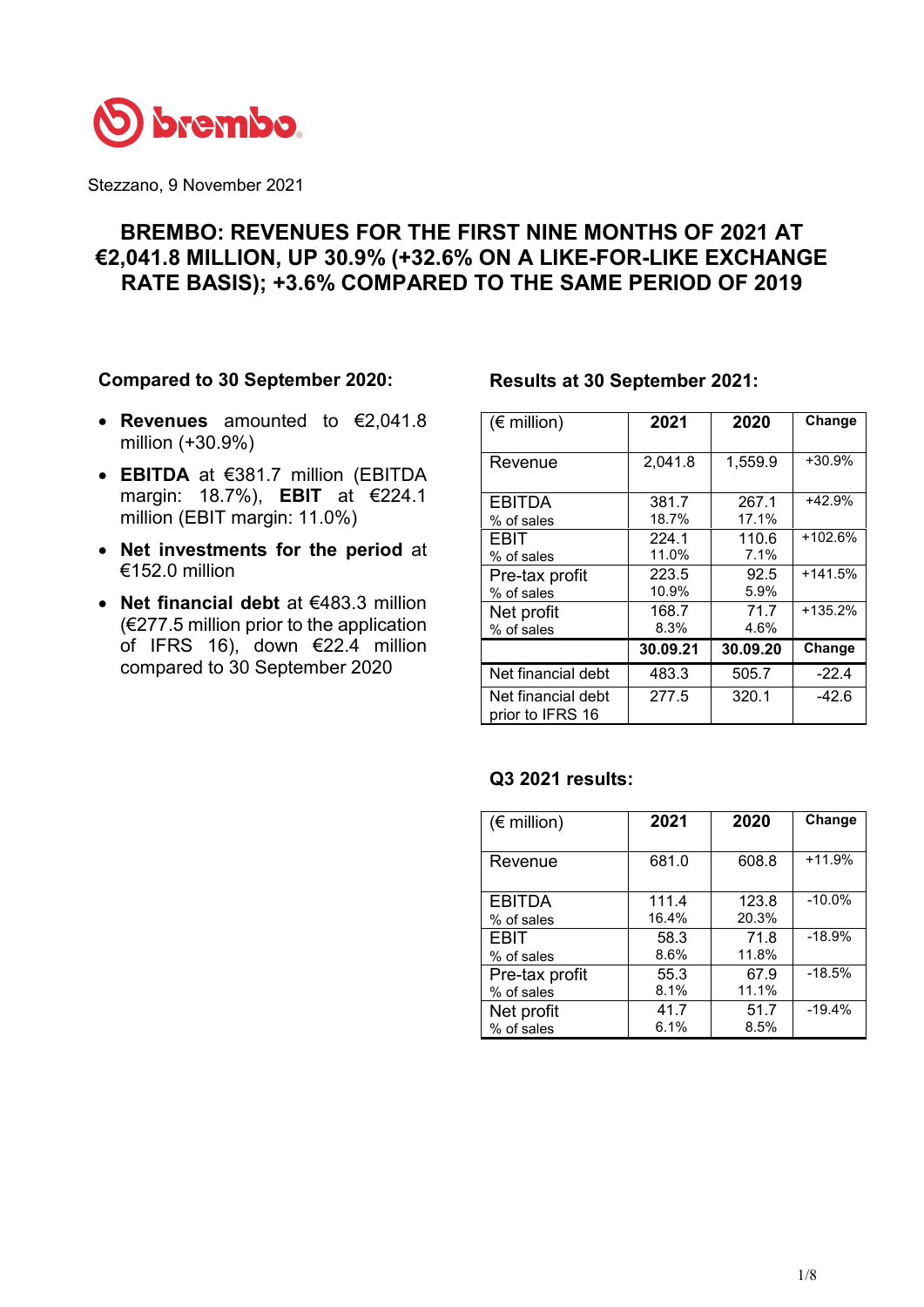Brembo Chairman **Alberto Bombassei** stated: "*The results for the third quarter of 2021 approved today by Brembo's Board of Directors show how the company has succeeded in generating growing*  revenues compared to the same period of not only the previous year but, especially, of 2019, *outperforming its reference market. The Group's fundamentals remain solid, thanks to the contribution of all the business segments in which we operate.* 

*However, after reporting a robust performance in the first half of the year, there was a strong and negative impact from commodities inflation and semiconductor shortage. These exogenous factors are likely to impact the automotive industry at least until the end of 2021, although the demand for vehicles remains high.* 

*In a difficult context that generates uncertainties on the immediate future, Brembo's strategy continues in the direction it has taken. We finalized the acquisition of J.Juan in Spain, thus completing our motorbike range of products. Moreover, the recent introduction of our new, intelligent braking system, SENSIFY, positions Brembo as a cutting-edge company ready to provide technological solutions for the vehicles of the future."* 

# **Results at 30 September 2021**

Brembo's Board of Directors chaired by Alberto Bombassei examined and approved the Group's results at 30 September 2021.

Net consolidated revenues amounted to €2,041.8 million, up 30.9% (+32.6% on a like-for-like exchange rate basis) compared to the same period of the previous year.

On a like-for-like exchange rate and consolidation basis (the latter following the acquisition of the Danish company SBS Friction, effective 1 January 2021), the increase would have been 31.7%. Compared to the first nine months of 2019 — a more homogeneous comparison in light of the effects of the Covid-19 pandemic — 9M 2021 revenues grew by 3.6%.

In the reporting period, all segments in which the Group operates performed very well: the car segment rose by 26.3%, motorbike applications by 64.0% (+54.9% on a like-for-like consolidation basis), applications for commercial vehicles by 35.3% and those for racing vehicles by 29.6% compared to the same period of 2020.

At geographical level, sales rose by 39.4% in Italy, 29.9% in Germany, 18.7% in France and 31.6% in the United Kingdom (+30.9% on a like-for-like exchange rate basis).

India grew by 43.9% (+51.7% on a like-for-like exchange rate basis), China by 32.5% (+30.9% on a like-for-like exchange rate basis) and Japan by 27.5% (+27.2% on a like-for-like exchange rate basis). The North American market (USA, Mexico and Canada) rose by 27.1% (+34.0% on a likefor-like exchange rate basis) and the South American market (Brazil and Argentina) grew by 32.4% (+46.6% on a like-for-like exchange rate basis).

At 30 September 2021, the cost of sales and other net operating costs amounted to  $\epsilon$ 1,294.8 million, with a 63.4% ratio to sales, down slightly in percentage terms compared to 63.6% for the same period of the previous year (€992.2 million).

Personnel expenses amounted to €376.6 million, with an 18.4% ratio to sales, decreasing compared to the same period of the previous year (19.6% of sales).

At 30 September 2021, workforce numbered 11,539 (of which 107 from the newly acquired SBS Friction), compared to 11,039 at 31 December 2020 and 11,402 at 30 June 2021.

At 30 September 2021, EBITDA amounted to €381.7 million (EBITDA margin: 18.7%), up compared to €267.1 million (EBITDA margin: 17.1%) for the same period of the previous year.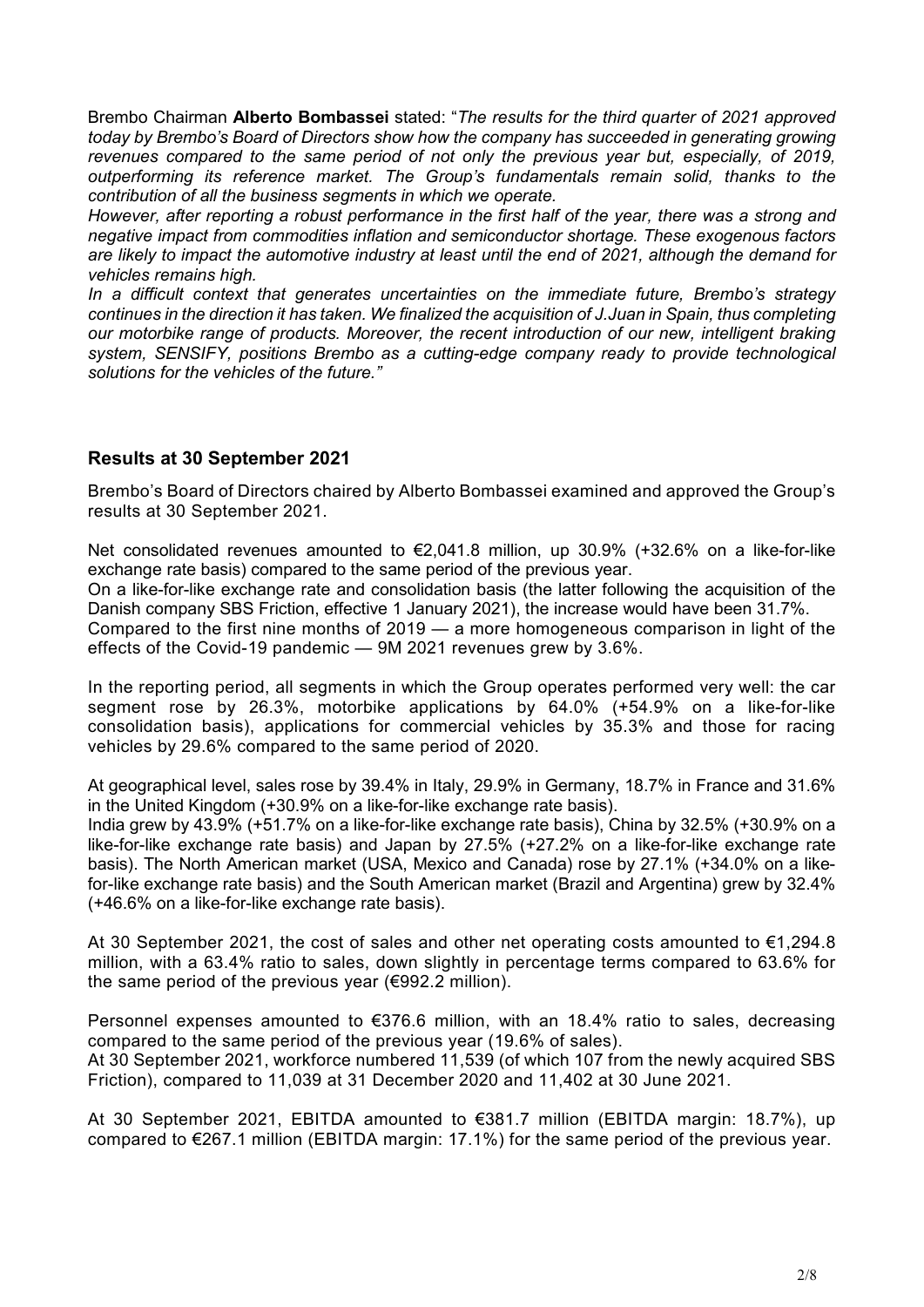EBIT was €224.1 million (EBIT margin: 11.0%) compared to €110.6 million (EBIT margin: 7.1%) at 30 September 2020.

Net interest expense from investments amounted to €0.6 million (€18.1 million at 30 September 2020); this item included exchange gains for  $\epsilon$ 3.4 million (exchange losses for  $\epsilon$ 7.8 million for the same period of the previous year), interest expense for €8.0 million (€10.3 million at 30 September 2020) and interest income from investments amounting to  $\epsilon$ 4.0 million ( $\epsilon$ 48 thousand at 30 September 2020).

Pre-tax profit was €223.5 million compared to €92.5 million at 30 September 2020. Based on the tax rates applicable under current tax regulations in force in each country, estimated taxes amounted to €54.6 million (€19.9 million for the same period of 2020), with a tax rate of 24.4% compared to 21.5% for the same period of the previous year.

The reporting period ended with a net profit of  $\epsilon$ 168.7 million, accounting for 8.3% of sales.

Net financial debt at 30 September 2021 amounted to €483.3 million, down €22.4 million compared to 30 September 2020. Without the effects of IFRS 16, net financial debt would have been €277.5 million, down €42.6 million compared to 30 September 2020.

# **Q3 2021 results**

In the third quarter of 2021, net consolidated revenues amounted to €681.0 million, increasing by 11.9% (+10.8% on a like-for-like exchange rate basis) compared to the third quarter of 2020 and by 5.2% compared to the third quarter of 2019.

On a like-for-like exchange rate and consolidation basis (the latter following the acquisition of the Danish company SBS Friction, effective 1 January 2021), the increase would have been 10.1%.

In the third quarter of 2021, the cost of sales and other net operating costs amounted to  $€450.9$ million, with a 66.2% ratio to sales, up in percentage terms compared to 63.2% for the same period of the previous year (€384.5 million).

EBITDA for the quarter amounted to €111.4 million (EBITDA margin: 16.4%), down 10.0% compared to the same quarter of 2020.

During the reporting period, there were sharp, widespread increases in production costs, particularly for ferrous metals, energy and logistics, which are largely recovered in the months after those in which they occur through the usual automatic indexing mechanisms of contracts in place with the Company's main clients.

In addition, the global microchip shortage affecting the automotive sector, despite not having a direct impact on Brembo, created considerable volatility in client orders, preventing optimal management of production capacity.

These factors contributed to reducing margins compared to the previous year and the previous quarters.

EBIT was €58.3 million (EBIT margin: 8.6%) compared to €71.8 million (EBIT margin: 11.8%) for the third quarter of 2020.

The reporting period ended with a net profit of  $E$ 41.7 million, accounting for 6.1% of sales.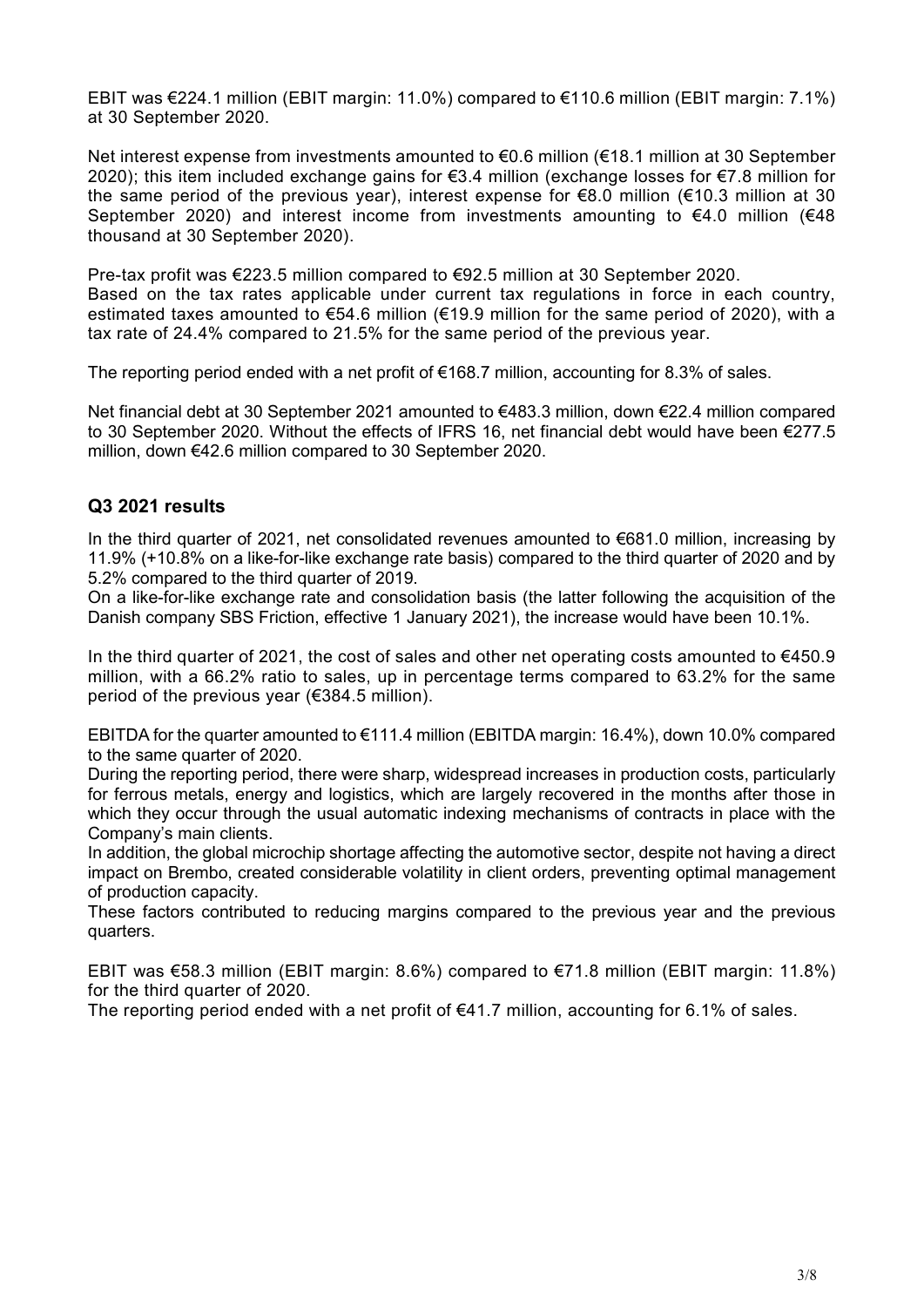# **Closing of J.Juan acquisition**

On 4 November, Brembo finalised the acquisition of J.Juan Group, a Spanish company specialising in the development and production of motorbike braking systems.

The total outlay for the transaction was €73 million, paid using available liquidity and subject to the usual adjustment mechanisms applicable to similar transactions, that will be completed over the next 80 working days.

The acquisition of J.Juan will enable the Group to complete its range of solutions for the motorbike braking system and to expand its brand family for the growing motorbike sector.

# **Foreseeable Evolution**

The Group continues to monitor and manage the strong tensions linked to the costs of raw materials, energy and transportation that have reached unprecedented levels in recent months. They are partly recovered, in the months following their occurrence, through the usual contractual indexing mechanisms in place with the Company's main clients.

Despite not having a direct impact on Brembo, the electric component shortage that is currently affecting the automotive sector  $-$  and is set to continue also in the forthcoming months  $$ creates considerable volatility in client orders, preventing optimal saturation of production capacity.

On the basis of the current scenario and the results achieved to date, for financial year 2021 the Group expects revenue growth of between 20% and 25% compared to the previous year and EBITDA margin in the range of 18%-19%.

*The manager in charge of the Company's financial reports Andrea Pazzi, declares, pursuant to paragraph 2 of Article 154 bis of Italy's Consolidated Law on Finance, that the accounting information contained in this press release corresponds to the documented results, books and accounting records.* 

*Annexed hereto are the unaudited Statement of Income and Statement of Financial Position.* 

Company contacts:

| Matteo Tiraboschi<br><b>Executive Deputy Chairman</b><br>Ph. +39 035 605 2090                                 | Roberto Cattaneo<br><b>Chief Communication Officer</b><br>Ph. +39 035 605 2347<br>e-mail: roberto cattaneo@brembo.it |
|---------------------------------------------------------------------------------------------------------------|----------------------------------------------------------------------------------------------------------------------|
| Laura Panseri<br><b>Head of Investor Relations</b><br>Ph. +39 346 805 4096<br>e-mail: laura panseri@brembo.it |                                                                                                                      |
| www.brembo.com                                                                                                | www.brembo.com                                                                                                       |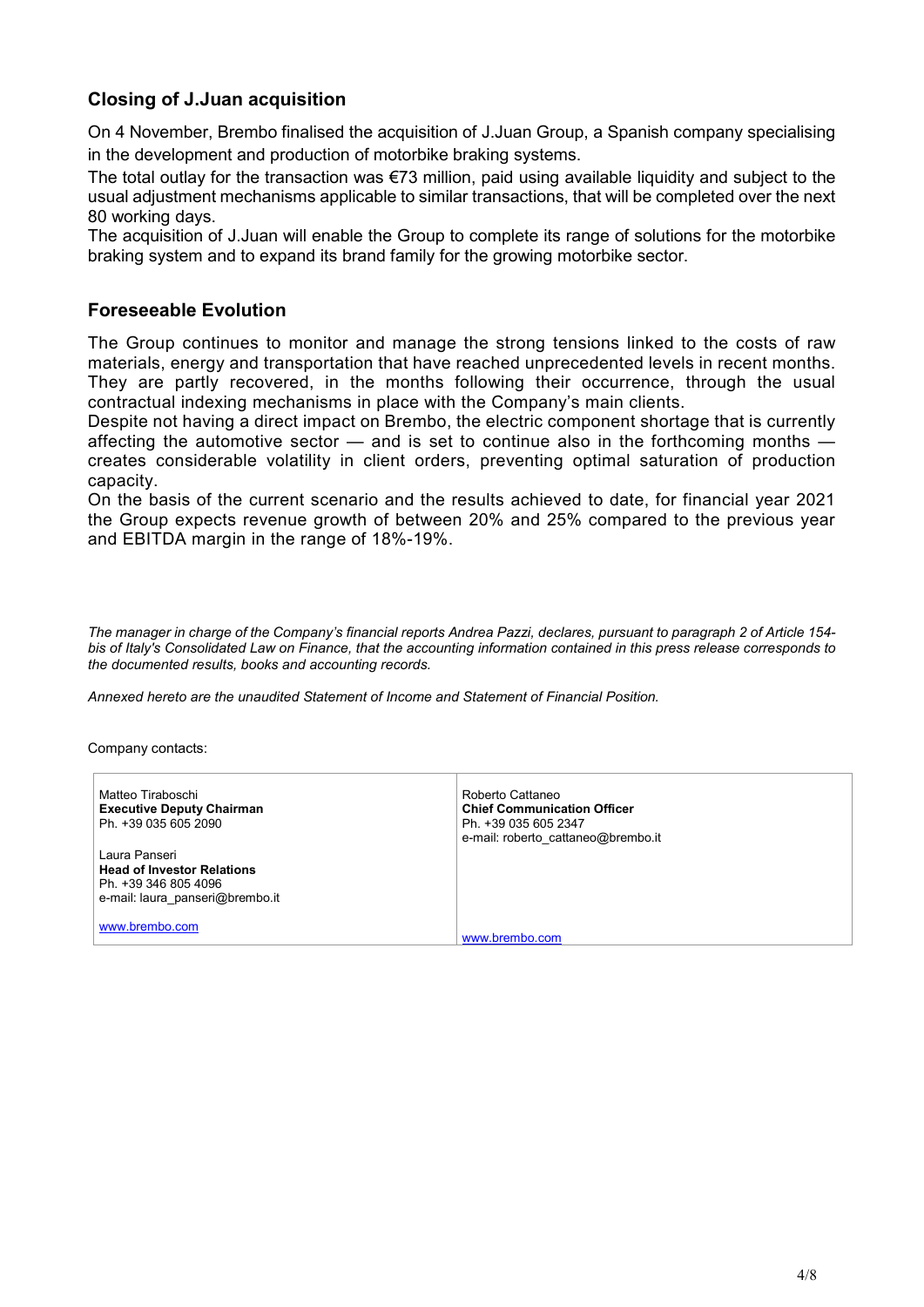### **CONSOLIDATED STATEMENT OF INCOME**

| (euro million)                                                               | 30.09.2021 | 30.09.2020 | Change  | %        | Q3 '21  | Q3 '20  | Change | %        |
|------------------------------------------------------------------------------|------------|------------|---------|----------|---------|---------|--------|----------|
| Revenue from contracts with customers                                        | 2.041.8    | 1,559.9    | 481.8   | 30.9%    | 681.0   | 608.8   | 72.2   | 11.9%    |
| Other revenues and income                                                    | 17.6       | 13.7       | 3.9     | 28.6%    | 7.3     | 5.5     | 1.7    | 31.1%    |
| Costs for capitalised internal works                                         | 16.3       | 16.0       | 0.3     | 1.7%     | 4.7     | 5.0     | (0.3)  | $-6.1%$  |
| Raw materials, consumables and goods                                         | (944.1)    | (711.3)    | (232.8) | 32.7%    | (335.3) | (280.0) | (55.3) | 19.8%    |
| Income (expenses) from non-financial investments                             | 11.3       | 4.9        | 6.4     | 131.3%   | 3.7     | 3.0     | 0.7    | 22.4%    |
| Other operating costs                                                        | (384.6)    | (310.5)    | (74.1)  | 23.9%    | (127.6) | (115.1) | (12.5) | 10.8%    |
| Personnel expenses                                                           | (376.6)    | (305.5)    | (71.1)  | 23.3%    | (122.3) | (103.4) | (18.8) | 18.2%    |
| <b>GROSS OPERATING INCOME</b>                                                | 381.7      | 267.1      | 114.5   | 42.9%    | 111.4   | 123.8   | (12.4) | $-10.0%$ |
| % of revenue from contracts with customer                                    | 18.7%      | 17.1%      |         |          | 16.4%   | 20.3%   |        |          |
| Depreciation, amortisation and impairment losses                             | (157.6)    | (156.5)    | (1.1)   | 0.7%     | (53.2)  | (52.0)  | (1.1)  | 2.2%     |
| <b>NET OPERATING INCOME</b>                                                  | 224.1      | 110.6      | 113.5   | 102.6%   | 58.3    | 71.8    | (13.5) | $-18.9%$ |
| % of revenue from contracts with customer                                    | 11.0%      | 7.1%       |         |          | 8.6%    | 11.8%   |        |          |
| Net interest income (expense) and interest income (expense) from investments | (0.6)      | (18.1)     | 17.5    | $-96.9%$ | (3.0)   | (4.0)   | 1.0    | $-24.2%$ |
| <b>RESULT BEFORE TAXES</b>                                                   | 223.5      | 92.5       | 131.0   | 141.5%   | 55.3    | 67.9    | (12.6) | $-18.5%$ |
| % of revenue from contracts with customer                                    | 10.9%      | 5.9%       |         |          | 8.1%    | 11.1%   |        |          |
| Taxes                                                                        | (54.6)     | (19.9)     | (34.8)  | 175.1%   | (13.3)  | (15.4)  | 2.1    | $-13.6%$ |
| Result from discontinued operations                                          | (0.1)      | (0.1)      | 0.0     | 39.5%    | 0.0     | (0.1)   | 0.1    | $-83.1%$ |
| <b>RESULT BEFORE MINORITY INTERESTS</b>                                      | 168.8      | 72.6       | 96.2    | 132.5%   | 42.0    | 52.4    | (10.4) | $-19.8%$ |
| % of revenue from contracts with customer                                    | 8.3%       | 4.7%       |         |          | 6.2%    | 8.6%    |        |          |
|                                                                              |            |            |         |          |         |         |        |          |
| Minority interests                                                           | (0.1)      | (0.9)      | 0.8     | $-88.0%$ | (0.3)   | (0.6)   | 0.3    | $-55.7%$ |
| <b>NET RESULT FOR THE PERIOD</b>                                             | 168.7      | 71.7       | 97.0    | 135.2%   | 41.7    | 51.7    | (10.0) | $-19.4%$ |
| % of revenue from contracts with customer                                    | 8.3%       | 4.6%       |         |          | 6.1%    | 8.5%    |        |          |
| <b>BASIC/DILUTED EARNINGS PER SHARE (euro)</b>                               | 0.52       | 0.22       |         |          | 0.13    | 0.16    |        |          |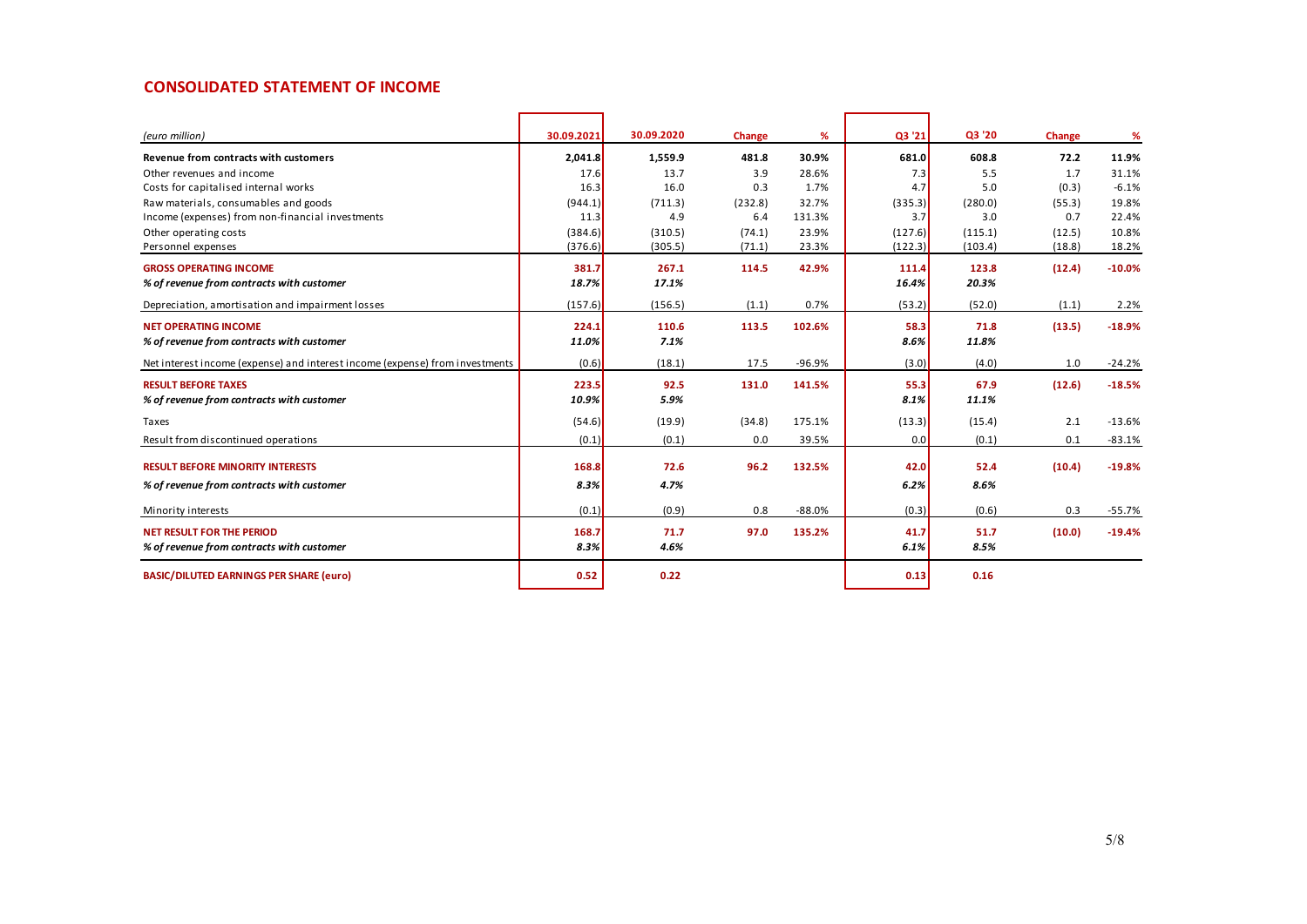### **CONSOLIDATED STATEMENT OF FINANCIAL POSITION**

| (euro million)                                                                    | 30.09.2021 | 31.12.2020 | Change  |
|-----------------------------------------------------------------------------------|------------|------------|---------|
| <b>ASSETS</b>                                                                     |            |            |         |
| <b>NON-CURRENT ASSETS</b>                                                         |            |            |         |
| Property, plant, equipment and other equipment                                    | 1,007.3    | 975.8      | 31.4    |
| Right of use assets                                                               | 205.7      | 207.5      | (1.8)   |
| Devel opment costs                                                                | 96.3       | 92.3       | 4.1     |
| Goodwill and other indefinite useful life assets                                  | 106.8      | 79.9       | 26.9    |
| Other intangible assets                                                           | 51.1       | 47.4       | 3.7     |
| Shareholding valued using the equity method                                       | 40.4       | 43.9       | (3.6)   |
| Other financial assets (including investments in other companies and derivatives) | 261.5      | 217.3      | 44.2    |
| Receivables and other non-current assets                                          | 20.4       | 18.2       | 2.2     |
| Deferred tax assets                                                               | 75.6       | 76.7       | (1.2)   |
| TOTAL NON-CURRENT ASSETS                                                          | 1,865.1    | 1,759.0    | 106.0   |
|                                                                                   |            |            |         |
| <b>CURRENT ASSETS</b>                                                             |            |            |         |
| Inventories                                                                       | 443.8      | 354.9      | 89.0    |
| Trade receivables                                                                 | 492.4      | 385.4      | 107.0   |
| Other receivables and current assets                                              | 134.0      | 119.3      | 14.7    |
| Current financial assets and derivatives                                          | 1.7        | 1.9        | (0.3)   |
| Cash and cash equivalents                                                         | 400.2      | 551.3      | (151.1) |
| <b>TOTAL CURRENT ASSETS</b>                                                       | 1,472.2    | 1,412.9    | 59.4    |
| ASSETS FROM DISCONTINUED OPERATIONS                                               | 0.7        | 0.9        | (0.2)   |
| <b>TOTAL ASSETS</b>                                                               | 3,338.0    | 3,172.7    | 165.2   |
|                                                                                   |            |            |         |
| <b>EQUITY AND LIABILITIES</b>                                                     |            |            |         |
| <b>GROUP EQUITY</b>                                                               |            |            |         |
| Share capital                                                                     | 34.7       | 34.7       | 0.0     |
| Other reserves                                                                    | 89.8       | 37.4       | 52.4    |
| Retained earnings/(losses)                                                        | 1,339.9    | 1,241.4    | 98.5    |
| Net result for the period                                                         | 168.7      | 136.5      | 32.1    |
| <b>TOTAL GROUP EQUITY</b>                                                         | 1,633.1    | 1,450.1    | 183.0   |
| <b>TOTAL MINORITY INTERESTS</b>                                                   | 32.2       | 31.0       | 1.2     |
| <b>TOTAL EQUITY</b>                                                               | 1,665.3    | 1,481.0    | 184.3   |
| <b>NON-CURRENT LIABILITIES</b>                                                    |            |            |         |
| Non-current payables to banks                                                     | 427.5      | 548.2      | (120.8) |
| Long-term lease liabilities                                                       | 184.3      | 187.4      | (3.1)   |
| Other non-current financial payables and derivatives                              | 1.6        | 1.0        | 0.6     |
| Other non-current liabilities                                                     | 1.8        | 14.9       | (13.1)  |
| Non-current provisions                                                            | 43.4       | 43.0       | 0.4     |
| Provisions for employee benefits                                                  | 22.5       | 26.6       | (4.0)   |
| Deferred tax liabilities                                                          | 29.0       | 26.4       | 2.6     |
| <b>TOTAL NON-CURRENT LIABILITIES</b>                                              | 710.2      | 847.5      | (137.3) |
|                                                                                   |            |            |         |
| <b>CURRENT LIABILITIES</b>                                                        |            |            |         |
| Current payables to banks                                                         | 246.8      | 176.0      | 70.8    |
| Short-term lease liabilities                                                      | 21.5       | 21.5       | 0.1     |
| Other current financial payables and derivatives                                  | 3.5        | 3.8        | (0.3)   |
| Trade payables                                                                    | 496.4      | 474.9      | 21.5    |
| Tax payables                                                                      | 9.9        | 7.4        | 2.5     |
| Current provisions                                                                | 0.2        | 1.9        | (1.7)   |
| Other current liabilities                                                         | 184.1      | 158.6      | 25.5    |
| <b>TOTAL CURRENT LIABILITIES</b>                                                  | 962.4      | 844.1      | 118.3   |
| LIABILITIES FROM DISCONTINUED OPERATIONS                                          | 0.1        | 0.1        | (0.1)   |
| <b>TOTAL LIABILITIES</b>                                                          | 1,672.7    | 1,691.7    | (19.0)  |
| TOTAL EQUITY AND LIABILITIES                                                      | 3,338.0    | 3,172.7    | 165.2   |
|                                                                                   |            |            |         |

6/8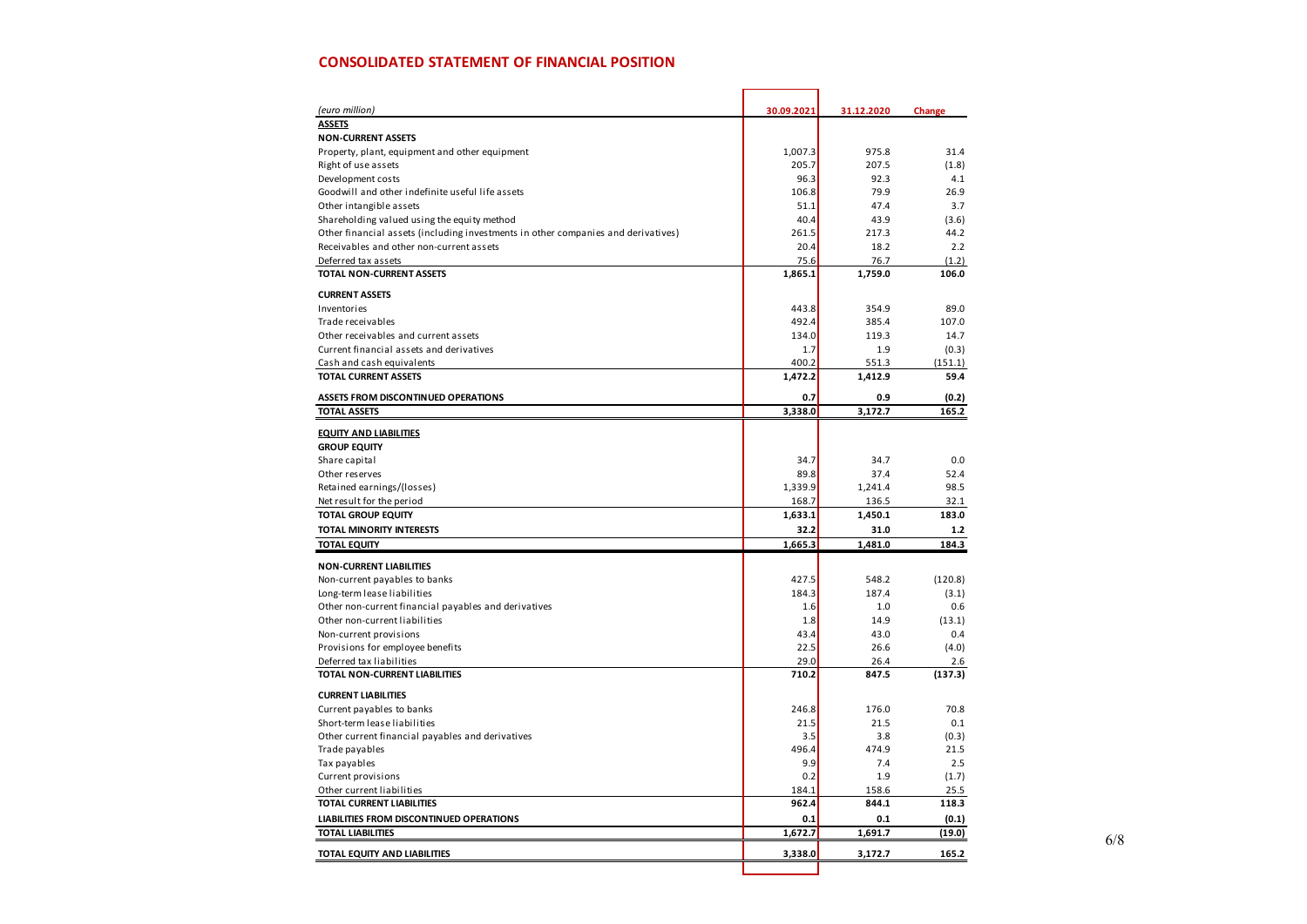| (euro million)                       | 30.09.2021 |        | 30.09.2020 | %      | Change | %     | Q3 '21 |        | Q3 '20 | %      | <b>Change</b> | %     |
|--------------------------------------|------------|--------|------------|--------|--------|-------|--------|--------|--------|--------|---------------|-------|
| <b>GEOGRAPHICAL AREA</b>             |            |        |            |        |        |       |        |        |        |        |               |       |
| Italy                                | 237.6      | 11.7%  | 170.5      | 10.9%  | 67.2   | 39.4% | 74.1   | 10.9%  | 62.6   | 10.3%  | 11.5          | 18.4% |
| Germany                              | 374.4      | 18.3%  | 288.3      | 18.5%  | 86.1   | 29.9% | 118.2  | 17.4%  | 106.2  | 17.5%  | 12.0          | 11.3% |
| France                               | 72.7       | 3.6%   | 61.3       | 3.9%   | 11.4   | 18.7% | 25.5   | 3.7%   | 20.9   | 3.4%   | 4.5           | 21.7% |
| United Kingdom                       | 134.9      | 6.6%   | 102.5      | 6.6%   | 32.4   | 31.6% | 39.1   | 5.7%   | 39.1   | 6.4%   | 0.0           | 0.0%  |
| Other European countries             | 256.7      | 12.6%  | 201.0      | 12.9%  | 55.7   | 27.7% | 89.5   | 13.1%  | 77.9   | 12.8%  | 11.7          | 15.0% |
| India                                | 66.9       | 3.3%   | 46.5       | 3.0%   | 20.4   | 43.9% | 20.3   | 3.0%   | 19.7   | 3.2%   | 0.5           | 2.6%  |
| China                                | 306.7      | 15.0%  | 231.5      | 14.9%  | 75.2   | 32.5% | 103.3  | 15.2%  | 90.9   | 14.9%  | 12.4          | 13.7% |
| Japan                                | 20.9       | 1.0%   | 16.4       | 1.1%   | 4.5    | 27.5% | 5.2    | 0.8%   | 4.3    | 0.7%   | 0.9           | 20.7% |
| Other Asian Countries                | 33.7       | 1.7%   | 20.8       | 1.3%   | 12.9   | 61.9% | 11.5   | 1.7%   | 7.0    | 1.2%   | 4.4           | 63.1% |
| South America (Argentina and Brazil) | 29.4       | 1.4%   | 22.2       | 1.4%   | 7.2    | 32.4% | 10.4   | 1.5%   | 9.5    | 1.6%   | 0.9           | 9.9%  |
| North America (USA, Mexico & Canada) | 492.8      | 24.1%  | 387.8      | 24.8%  | 105.0  | 27.1% | 177.8  | 26.1%  | 167.6  | 27.5%  | 10.2          | 6.1%  |
| <b>Other Countries</b>               | 15.1       | 0.7%   | 11.2       | 0.7%   | 3.9    | 34.6% | 6.1    | 0.9%   | 3.1    | 0.5%   | 3.0           | 94.4% |
| <b>Total</b>                         | 2,041.8    | 100.0% | 1,559.9    | 100.0% | 481.8  | 30.9% | 681.0  | 100.0% | 608.8  | 100.0% | 72.2          | 11.9% |
|                                      |            |        |            |        |        |       |        |        |        |        |               |       |

| 1,481.4 | 72.6%      | 1.172.9 | 75.2%      | 308.5 | 26.3%  | 500.8 | 73.5%  | 463.6 | 76.2%  | 37.2  | 8.0%      |
|---------|------------|---------|------------|-------|--------|-------|--------|-------|--------|-------|-----------|
| 241.7   | 11.8%      | 147.4   | 9.4%       | 94.3  | 64.0%  | 76.5  | 11.2%  | 57.1  | 9.4%   | 19.4  | 34.0%     |
| 221.1   | 10.8%      | 163.5   | 10.5%      | 57.6  | 35.3%  | 72.7  | 10.7%  | 61.3  | 10.0%  | 11.4  | 18.7%     |
| 97.5    | 4.8%       | 75.3    | 4.8%       | 22.2  | 29.6%  | 31.1  | 4.6%   | 26.4  | 4.3%   | 4.8   | 18.0%     |
| 0.0     | 0.0%       | 0.9     | 0.1%       | (0.9) | -99.0% | (0.2) | 0.0%   | 0.5   | 0.1%   | (0.7) | $-135.5%$ |
| 2,041.8 | 100.0%     | 1,559.9 | 100.0%     | 481.8 | 30.9%  | 681.0 | 100.0% | 608.8 | 100.0% | 72.2  | 11.9%     |
|         |            |         |            |       |        |       |        |       |        |       |           |
|         | 30.09.2021 |         | 30.09.2020 |       | Change | %     | Q3 '21 |       | Q3 '20 |       | Change    |